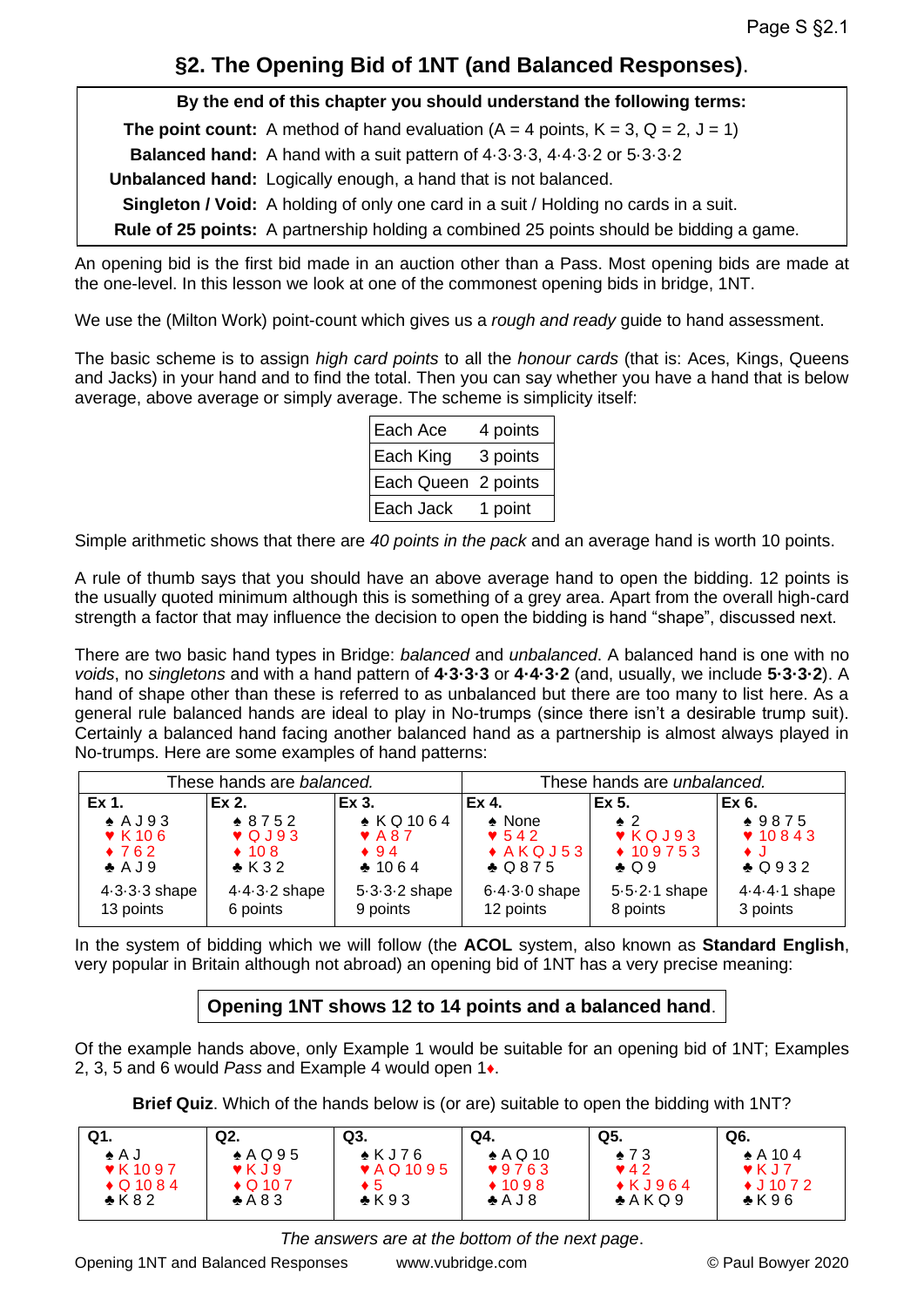### **Responding to an Opening Bid of 1NT.**

In practice it is the *partner* of a 1NT bidder (the *responder*) who has to select the final contract. This principle (of adding up the points you can see in front of your face with those announced by partner to determine the worth of the combined hands) is very important and forms the bedrock of bidding.

Now, when you add up the combined values as responder you have to know the **rule of 25**. Experience of the game (since it was invented in the 1920s) shows that a combined partnership holding of 25 points (out of a total of 40, remember) is usually sufficient for a game contract of 3NT. Remember this – it is vital and will be a recurrent theme:

#### **With two balanced hands and 25 or more points between them the right contract is usually 3NT**

If, therefore, the responder knows of a minimum of 25 points and two balanced hands he can proceed immediately to 3NT. If responder knows that the combined total is less than 25 then it is usually right to play in a part-score. With a balanced hand this can be achieved by simply Passing (and allowing the hand to be played in 1NT). The only time responder is in a pickle, so to speak, is when he cannot judge the combined worth of the two hands. He may hold 11 or 12 points making the partnership total 23-25 points. There might be enough for game, there might not. In these cases it may be wise to pass the buck with 2NT, allowing opener to make the final decision.

Some examples may make this clear. In each case you are **South**, the *responder* when the *opener* (North) opens 1NT. What do you say?

| Ex 7.                                                                                                                                                                                                                                                                                                                                                                                                                                | Ex 8.                                                                                                                                                                                                                                                                                                                   |  |  |
|--------------------------------------------------------------------------------------------------------------------------------------------------------------------------------------------------------------------------------------------------------------------------------------------------------------------------------------------------------------------------------------------------------------------------------------|-------------------------------------------------------------------------------------------------------------------------------------------------------------------------------------------------------------------------------------------------------------------------------------------------------------------------|--|--|
| N                                                                                                                                                                                                                                                                                                                                                                                                                                    | N                                                                                                                                                                                                                                                                                                                       |  |  |
| W                                                                                                                                                                                                                                                                                                                                                                                                                                    | W                                                                                                                                                                                                                                                                                                                       |  |  |
| E                                                                                                                                                                                                                                                                                                                                                                                                                                    | Ε                                                                                                                                                                                                                                                                                                                       |  |  |
| s                                                                                                                                                                                                                                                                                                                                                                                                                                    | s                                                                                                                                                                                                                                                                                                                       |  |  |
| South                                                                                                                                                                                                                                                                                                                                                                                                                                | West North                                                                                                                                                                                                                                                                                                              |  |  |
| West North                                                                                                                                                                                                                                                                                                                                                                                                                           | South                                                                                                                                                                                                                                                                                                                   |  |  |
| East                                                                                                                                                                                                                                                                                                                                                                                                                                 | East                                                                                                                                                                                                                                                                                                                    |  |  |
| ?                                                                                                                                                                                                                                                                                                                                                                                                                                    | ?                                                                                                                                                                                                                                                                                                                       |  |  |
| $\triangle$ A 93                                                                                                                                                                                                                                                                                                                                                                                                                     | $\bullet$ Q854                                                                                                                                                                                                                                                                                                          |  |  |
| 1NT                                                                                                                                                                                                                                                                                                                                                                                                                                  | 1NT                                                                                                                                                                                                                                                                                                                     |  |  |
| Pass                                                                                                                                                                                                                                                                                                                                                                                                                                 | Pass                                                                                                                                                                                                                                                                                                                    |  |  |
| $\blacktriangledown$ K 105                                                                                                                                                                                                                                                                                                                                                                                                           | $\sqrt{Q82}$                                                                                                                                                                                                                                                                                                            |  |  |
| $\bullet$ J984                                                                                                                                                                                                                                                                                                                                                                                                                       | $\bullet$ Q 6                                                                                                                                                                                                                                                                                                           |  |  |
| AJ6                                                                                                                                                                                                                                                                                                                                                                                                                                  | $*10743$                                                                                                                                                                                                                                                                                                                |  |  |
| Count the points. You have 13 and your partner                                                                                                                                                                                                                                                                                                                                                                                       | You have a poor hand here, just 6 points. Between                                                                                                                                                                                                                                                                       |  |  |
| (North) has 12-14. Hence, between the partnership                                                                                                                                                                                                                                                                                                                                                                                    | you and your partner there are only 18-20 points;                                                                                                                                                                                                                                                                       |  |  |
| there are 25-27 points, so you want to be in a                                                                                                                                                                                                                                                                                                                                                                                       | your side is likely to be outgunned in the points                                                                                                                                                                                                                                                                       |  |  |
| game. Since both the North-South hands are                                                                                                                                                                                                                                                                                                                                                                                           | department. You should Pass 1NT and, should that                                                                                                                                                                                                                                                                        |  |  |
| balanced the best spot is No-trumps. Bid 3NT; there                                                                                                                                                                                                                                                                                                                                                                                  | win the auction, you should not be surprised to find                                                                                                                                                                                                                                                                    |  |  |
| is no need to hang around to pick the daisies.                                                                                                                                                                                                                                                                                                                                                                                       | partner failing to make the contract. C'est la vie.                                                                                                                                                                                                                                                                     |  |  |
| Ex 9.                                                                                                                                                                                                                                                                                                                                                                                                                                | Ex 10.                                                                                                                                                                                                                                                                                                                  |  |  |
| N                                                                                                                                                                                                                                                                                                                                                                                                                                    | N                                                                                                                                                                                                                                                                                                                       |  |  |
| W                                                                                                                                                                                                                                                                                                                                                                                                                                    | W                                                                                                                                                                                                                                                                                                                       |  |  |
| Ε                                                                                                                                                                                                                                                                                                                                                                                                                                    | Е                                                                                                                                                                                                                                                                                                                       |  |  |
| s                                                                                                                                                                                                                                                                                                                                                                                                                                    | s                                                                                                                                                                                                                                                                                                                       |  |  |
| West North                                                                                                                                                                                                                                                                                                                                                                                                                           | West North                                                                                                                                                                                                                                                                                                              |  |  |
| South                                                                                                                                                                                                                                                                                                                                                                                                                                | South                                                                                                                                                                                                                                                                                                                   |  |  |
| East                                                                                                                                                                                                                                                                                                                                                                                                                                 | East                                                                                                                                                                                                                                                                                                                    |  |  |
| $*J762$                                                                                                                                                                                                                                                                                                                                                                                                                              | $\triangle$ K 10                                                                                                                                                                                                                                                                                                        |  |  |
| ?                                                                                                                                                                                                                                                                                                                                                                                                                                    | ?                                                                                                                                                                                                                                                                                                                       |  |  |
| 1NT                                                                                                                                                                                                                                                                                                                                                                                                                                  | 1NT                                                                                                                                                                                                                                                                                                                     |  |  |
| Pass                                                                                                                                                                                                                                                                                                                                                                                                                                 | Pass                                                                                                                                                                                                                                                                                                                    |  |  |
| $\blacktriangledown$ A 7 6 4                                                                                                                                                                                                                                                                                                                                                                                                         | $\blacktriangledown$ J 93                                                                                                                                                                                                                                                                                               |  |  |
| $\bullet$ K 32                                                                                                                                                                                                                                                                                                                                                                                                                       | ◆ A 10 7 5                                                                                                                                                                                                                                                                                                              |  |  |
| $\triangle$ Q 5                                                                                                                                                                                                                                                                                                                                                                                                                      | $*K982$                                                                                                                                                                                                                                                                                                                 |  |  |
| Adding your 10 points to North's 12-14 gives you a<br>combined point count of 22-24. This is close to the<br>25 points needed to justify bidding a <i>game</i> but not<br>close enough. Since your hand is balanced, and<br>hence suitable for No-trumps, you should Pass,<br>expecting 1NT to make. Unnecessary to bid 2NT.<br>be seberge for bidding over vour portporio enoring bid of 4NIT is as follows. With a beleveed hond o | Adding up your 11 points to partner's 12-14 gives<br>23-25. So, you <i>might</i> have enough to make game in<br>3NT and, then again, you might not. To enlist<br>partner's help you can pass the buck with 2NT,<br>asking North to make the decision. With 14 points<br>he should advance to 3NT, otherwise he'll Pass. |  |  |

The scheme for bidding over your partner's opening bid of 1NT is as follows. With a *balanced* hand of:

10 points or under: **Pass** 11 or 12 points: **2NT** 13 points or more: **3NT**

Notice that (with the exception of when responder raises *invitationally* to 2NT) opener does not bid again. This is because he has described his hand exactly and leaves the decision to his partner, the *boss of the auction*.

#### **The idea of limiting your hand and trusting partner to gauge the contract is crucial to the ACOL system.**

| Answers to the Quiz on the previous page. |         |                                                                                         |       |                                                    |          |
|-------------------------------------------|---------|-----------------------------------------------------------------------------------------|-------|----------------------------------------------------|----------|
| <b>A1</b> Yes. suitable.                  |         | $ A2 \text{ No.}$ too strong. $ A3 \text{ No.}$ unbalanced. $ A4 \text{ No.}$ too weak. |       | <b>A5</b> No. <i>unbalanced.</i> A6 Yes. suitable. |          |
| Open 1NT                                  | Open 1♠ | Open 1♥                                                                                 | Pass. | Open 1 <b>◆</b>                                    | Open 1NT |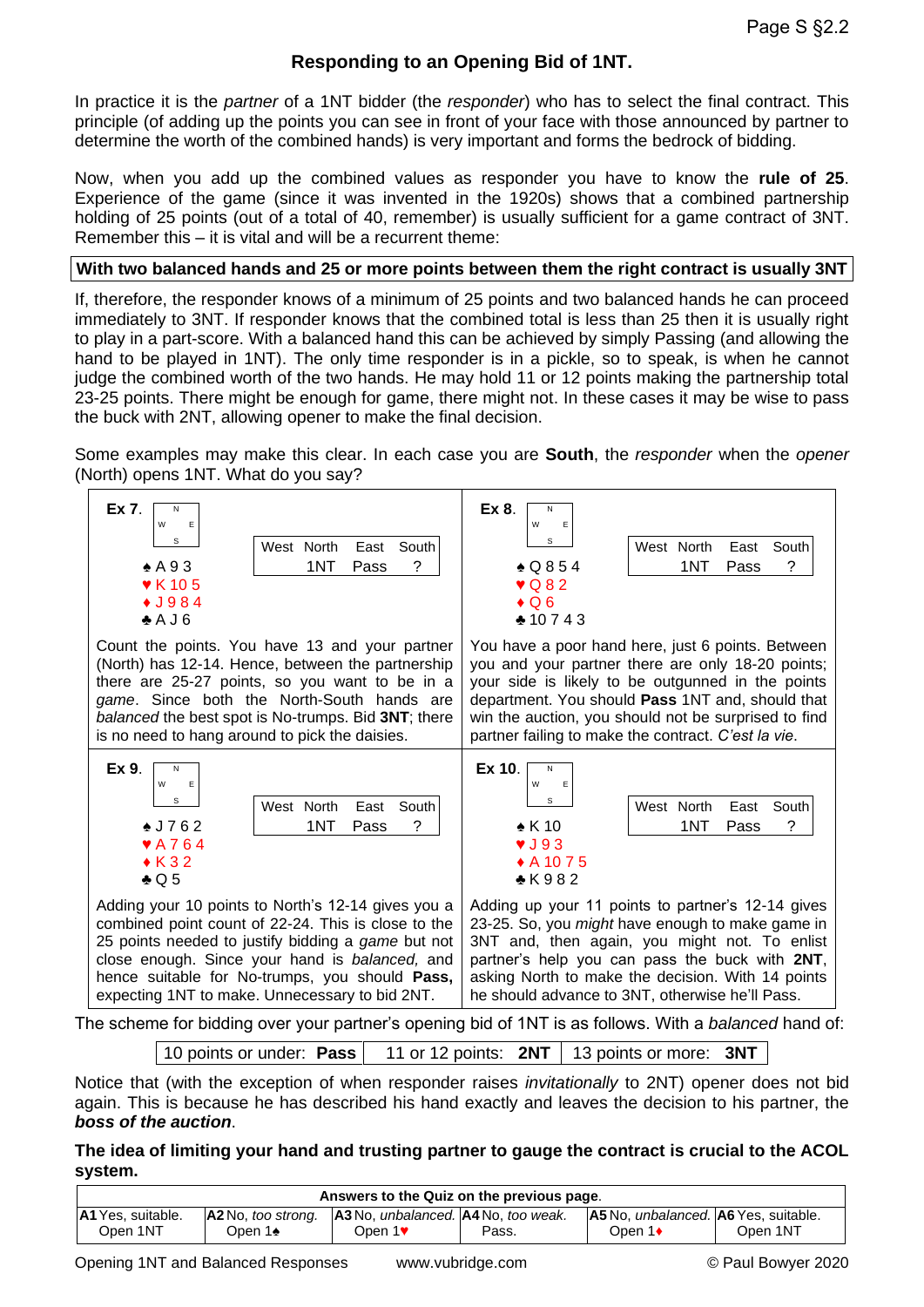Page S §2.3

## **§2. Quiz on The Opening Bid of 1NT (and Balanced Responses)**

In each case you are **South**

- 1. Calculate how many points there are between you and your partner after he opens 1NT (12-14).
- 2. Decide whether your combined hands are worth a game or a part-score.
- 3. What do you respond, assuming that there is no score below the line?

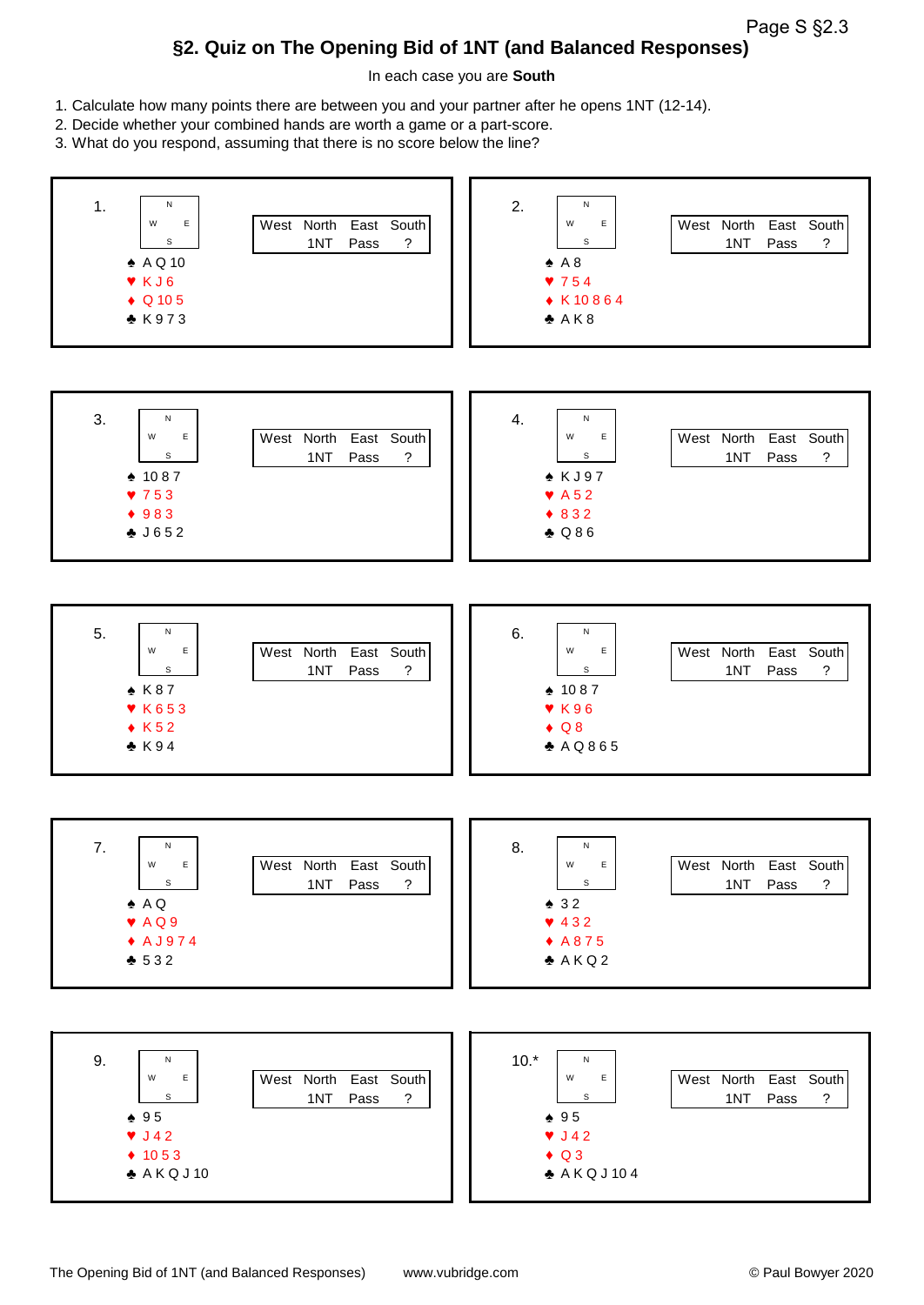Page S §2.4

## **§2. Quiz on The Opening Bid of 1NT (and Balanced Responses) Answers**

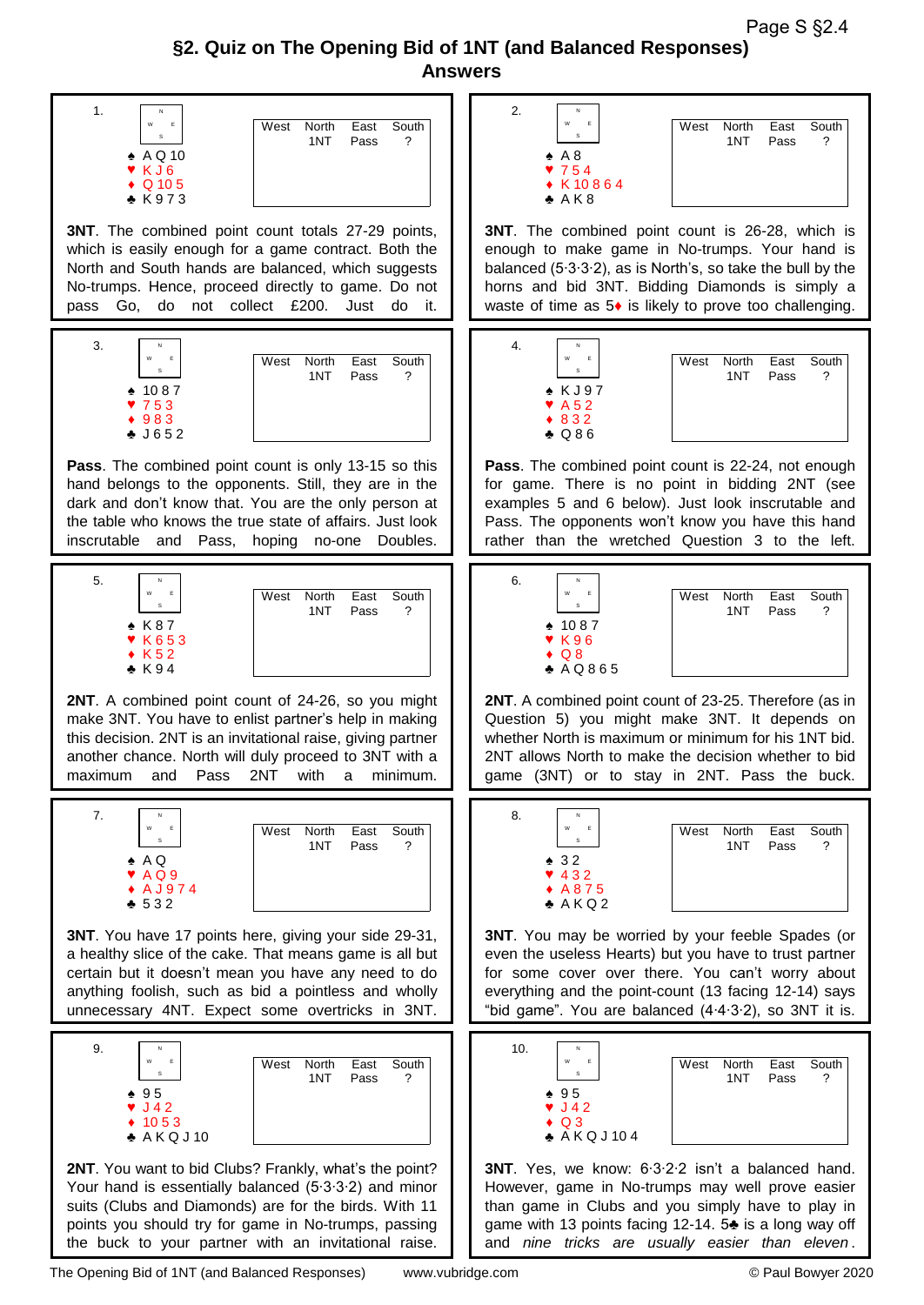



After North Passes as dealer East has an ideal hand to open 1NT. He is balanced (actually 4∙4∙3∙2) with the requisite point-count, 13 in this case. South has nothing to contribute, despite his useful six-card suit, and it is up to West to place the final contract. Holding 14 points and a balanced hand West can deduce that East-West have a combined point-count of 26-28 with two balanced hands. This is sufficient information to bid 3NT, a bid that rapidly ends the auction. South is on lead and selects the ♥Q, leading from his longest suit and selecting the top of a threecard sequence. The play on this one is trivial – East has nine "on top" consisting of three Spades, two Hearts and four Clubs. An easy one to start with.



After South Passes as dealer West has a minimum opening bid of 1NT with a 4∙3∙3∙3 hand containing 12 points. North has nothing to say and the onus is on East to pick the final contract. With 14 points and a balanced hand (a 5∙3∙3∙2 pattern counts as being balanced) East has a straightforward raise to game. North leads *the fourth-highest-of-his-longest-andstrongest* (the  $\triangle$ 2) and West can count his contract in top tricks. He can see two Spades, two Hearts and five Clubs. However, as ever at this game, he must dance to his opponents' tune as they play their Diamond winners first. Luckily, there are only four, so declarer makes his game. Note that West mustn't discard a Club from dummy on the last Diamond.



After East Passes as dealer South opens 1NT with his *balanced hand* of 14 points. 4-4-3-2 shapes are certainly balanced and are eminently suitable for Notrumps. North (with 13 points and a completely balanced hand) can deduce that the combined North-South cards add up to 25-27 points so he bids 3NT without stopping to pick the daisies. West has the opening lead and, not having a sequence to lead from selects *the fourth-highest-of-his-longest-andstrongest;* the ♥2. Declarer can count four Spades, four Diamonds and the ♥A "on top". The only problem is in taking them in the right order by playing the *high cards from the short suit first* and by not "butterflying" from suit to suit.



West Passes as dealer (he only has 11 points) and it is North who has an opening bid of 1NT, this time with a maximum for the bid (14 points) and a totally balanced hand (4∙3∙3∙3). East has nothing to say and it's up to South to place the final contract. Well, with 5 miserable points South knows that his side is outgunned (at best North-South have 19 points, at worst just 17) but East-West don't know that. South Passes 1NT and hopes for the best. The best duly happens when East leads an approved Heart (*the fourth-highest-of-his-longest-and-strongest*), allowing North to grab the first trick cheaply. Five rapid rounds of Clubs and the ♠A follow, allowing North to score the first seven tricks for his contract.